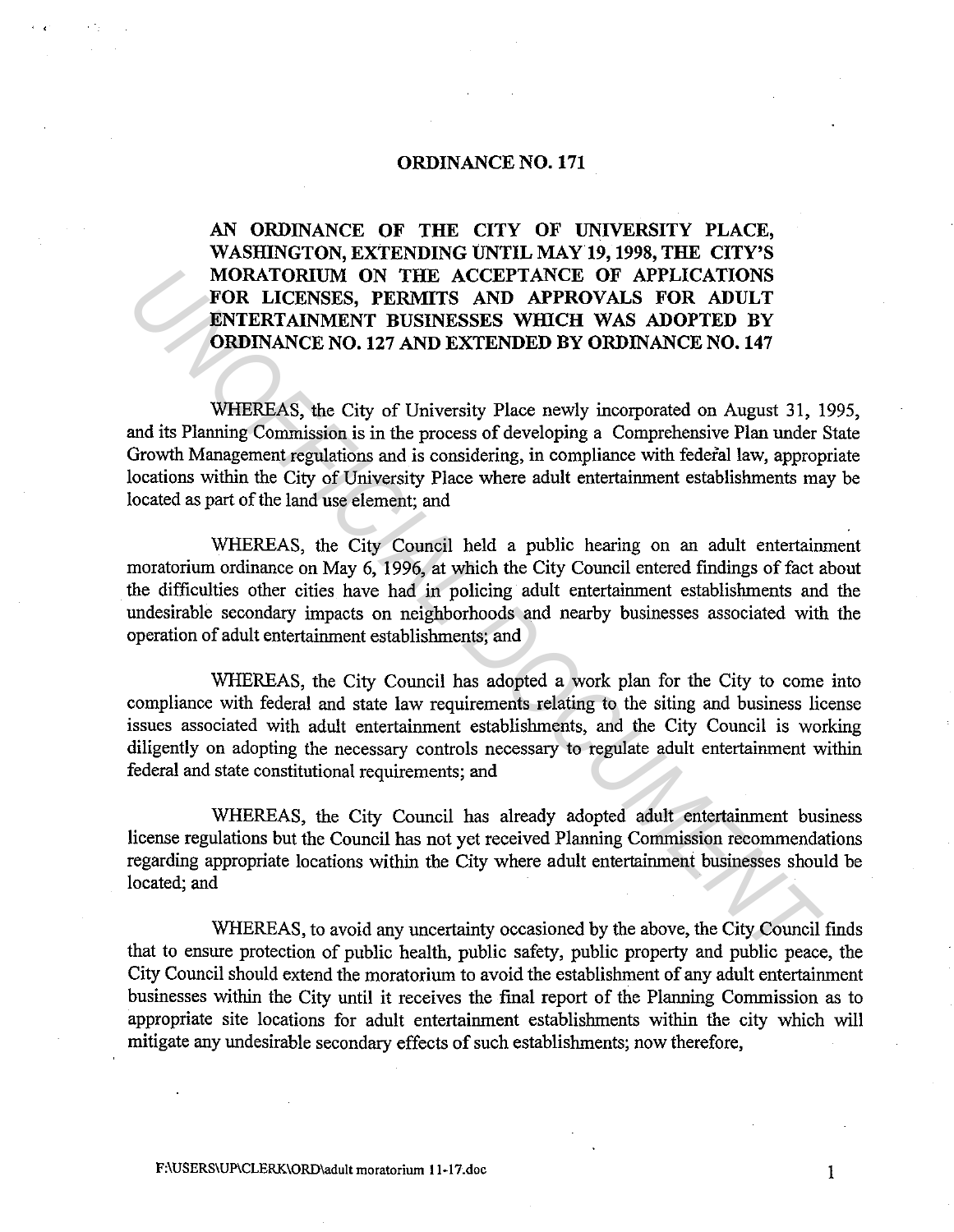## **THE CITY COUNCIL OF THE CITY OF UNIVERSITY PLACE,**  WASHINGTON, DOES ORDAIN AS FOLLOWS:

Section 1. Extending Moratorium. The moratorium established by Ordinance No. 127 on the acceptance of, processing of, or granting of approvals for licenses, permits and approvals necessary for adult businesses arid adult use facilities, as those terms are defined and used in Ordinance No. 102 and in Pierce County Zoning Code (Chapter 18A.15) and for adult cabaret or live entertainment businesses, as those terms are commonly understood or defined in either the Pierce County Zoning Code or Ordinance No. 100 is hereby extended until May 19, 1998.

Section 2. Term of Moratorium. This moratorium extension shall become effective immediately upon passage of this ordinance and shall continue in effect until May 19, 1998, unless repealed, extended or modified by the City Council after subsequent public hearing and entry of appropriate findings of fact pursuant to RCW 3SA.63.220.

Section 3. Adopting a Revised Work Plan. Staff and the Planning Commission began work on the Comprehensive Plan update under the State Growth Management Act in March, 1996, pursuant to a schedule approved by the City Council. The Commission will issue a Draft Comprehensive Plan and Draft Environmental Impact Statement by the end of November, 1997 and hold a public hearing on December 10, 1997. The Commission's recommendation and public comments will be forwarded to the City Council by the end of January, 1997 for review and adoption beginning in February, 1998. Work includes developing policies and land use designations to determine where different uses, including adult entertainment should be located. After location criteria have been approved, zoning regulations for adult entertainment must be recommended by the Planning Commission and adopted by the City Council. Work is anticipated to be completed by June, 1998. ied in Ordinance No. 102 and in Pierce County Zoning Code (Chapter 18A.15) and for achaet or live enlevent businesses, as those terms are commonly understood or defined<br>there the enventretainment businesses, as those terms

Section 4. Readopting Findings of Fact. The City Council readopts by reference the Findings of Fact adopted in Section **1** of Ordinance No. 133.

Section 5. Severability. If any section, sentence, clause or phrase of this ordinance shall be held to be invalid or unconstitutional by court of competent jurisdiction, such invalidity or unconstitutionality shall not effect the validity or constitutionality of any other section, sentence, clause or phrase of this ordinance.

Section 6. Publication and Effective Date. A summary of this Ordinance consisting of its title shall be published in the official newspaper of the City. This ordinance shall be effective five (5) days after its publication.